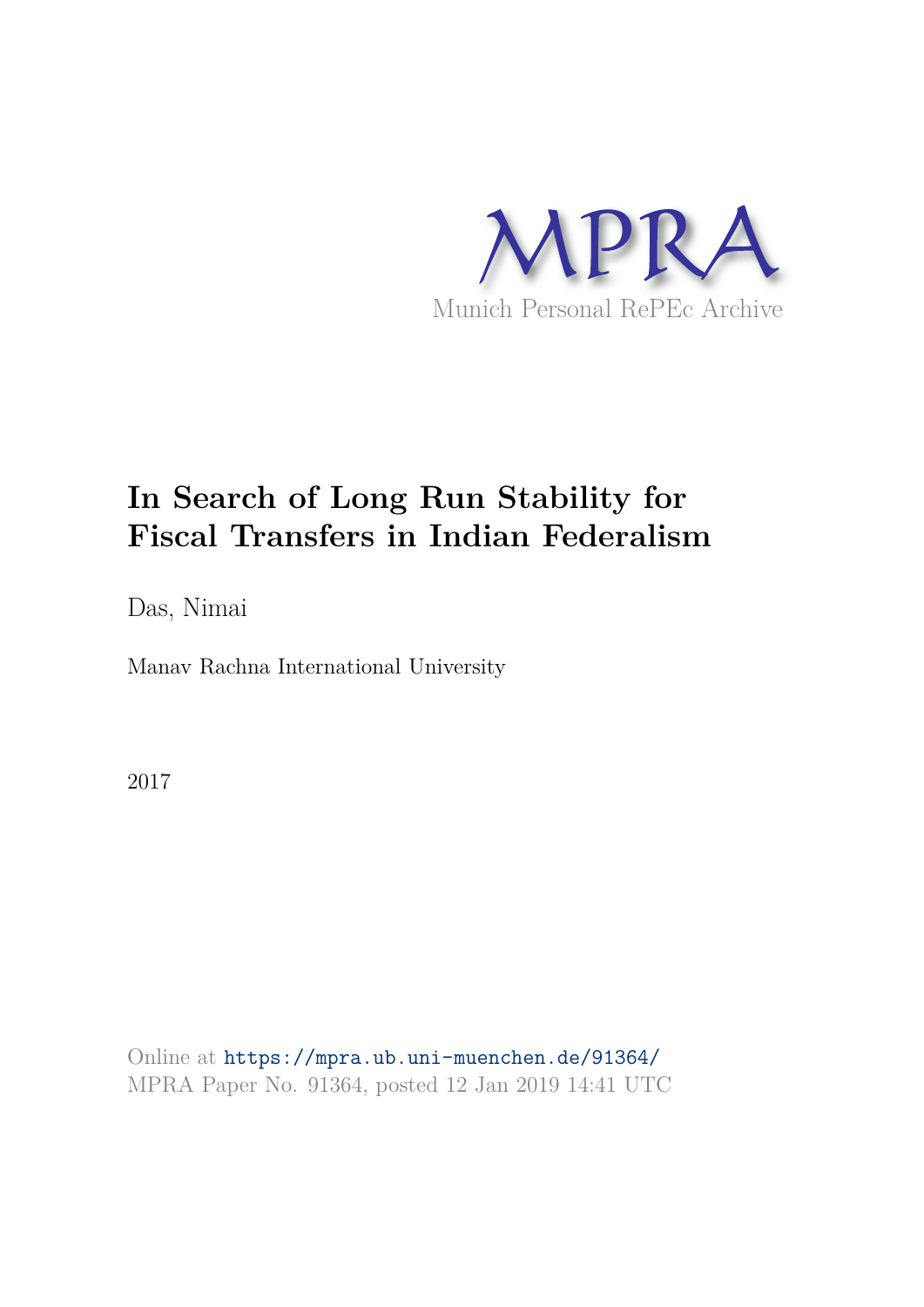# **IN SEARCH OF LONG RUN STABILITY FOR FISCAL TRANSFERS IN INDIAN FEDERALISM**

# **Nimai Das**

Keywords: Indian fiscal federalism, sustainable resource transfers, cointegration with structural break IEL Classifications: C32, H11, H77

Intergovernmental transfers of financial resources have long been a dominant feature in the federally structured countries. The most critical aspect of such federal transfers is to deal with the existing imbalances between different levels of governments that have assigned different fiscal powers. In India, the structural imbalance of financial resource mobilization between central (national) and state (subnational) governments, referred as vertical imbalance, has existed right from the beginning because the Constitution provides quasi-federation with more power to the centre for allocation of resources. In contrast, the states at subnational level have assigned major expenditure responsibilities such as law and public order, agriculture, public health and education, several infrastructural contraction, etc. due to their proximity to the local issues. Furthermore, with the adoption of developmental planning and emphasis on decentralized fiscal activities, the role of subnational governments to provide better social and economic services has widened. Seeing that the resource mobilization powers assigned to subnational states fall short of their expenditure responsibilities, the states are therefore dependent on central government for financial resources. Consequently, the fiscal management of states to a large extent is shaped by the central devolution of funds and expenditure commitments that arise from time to time.

Nevertheless, the states are themselves unequal in terms of resource mobilizations at subnational level. Such an inequality is termed as horizontal imbalance and is caused by the statewide variations in revenue generations and expenditure responsibilities since there are region-specific disparities and diverse socioeconomic structure among them. In spite of that the fiscal stance of state governments in general is attained focus in most public debates since later half of the eighties when states are started experiencing fiscal imbalances. Notably, the fiscal policy of states deems as imperative in national macroeconomic policies because the states account for around sixty percent in combined expenditure by central and states governments. In view of the growing importance of subnational financial patterns in economy as well as reformative intergovernmental transfer systems over time, there are very extensive researches on the issue of fiscal federalism in India. In fact, there are enormous studies over the last two decades to review critically the existing patterns of vertical and horizontal devolution of resources (Bagchi and Chakraborty, 2004; Chakraborty, 2010; Chalam and Mishra, 1997; Ghosh, et al., 2011; Hajra, et al., 2008; Kurian, 2008; Ramalingom and Kurup, 1991; Rangarajan and Srivastava, 2008; Rao, 2002; Srivastava, 2010; Vidwans, 1999; etc.). The present study is rather different from those since our endeavor here is to offer an estimate for statewide contribution in central resource pool and compare it to their receipt as central transfers. This is indeed an important moral economic issue that the study attempts to find out using budgetary data of national and subnational governments over the last three decades. Clearly, the study intends to identify whether there exists any long run stability in the pattern of federal transfers of financial resource between *centre to state* (flow of funds from the centre to a state's revenue) and *state to centre* (flow of funds from a state to the centre's revenue)? In econometric sense, this is to be accomplished by examining the cointegration of state specific contribution in and return from central resource pool. The remainder part is organized as follows. First, we offer a brief review of statewide comparative fiscal health involving the deficit indicators, and then realize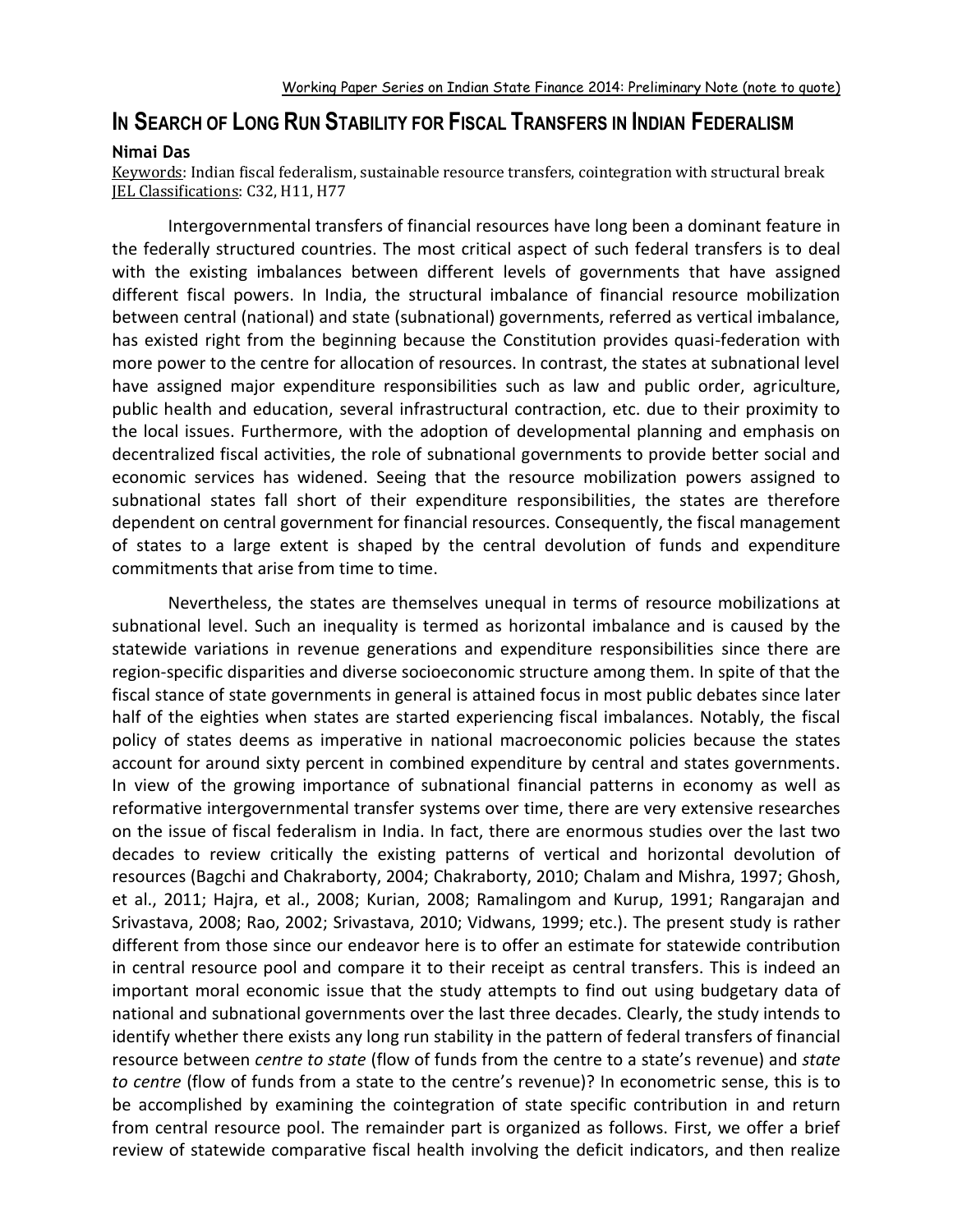the trend of federal transfers for growing expenditures need of states in India. Nevertheless, the modeling of statewide contribution in central resource pool, and the empirical methodologies on advanced time series econometrics to deal with the issue of long run equilibrium of fiscal transfers are explored thereafter. Subsequently, the results and discussion on stability of fiscal transfers are presented, followed by the conclusions.

# **Review of fiscal stance and pattern of federal transfers for the states in India**

# *Pattern of states fiscal health*

 $\overline{a}$ 

The fiscal shape of constitutional states at subnational level may well be observed by the two broad indicators – revenue and fiscal deficits**<sup>1</sup>** – in their public budget. Accordingly, the states are ranked on their average scores for the indicators normalized by state level output (GSDP) in two reference periods – first half of 1980s (may be marked as the before scenario of major fiscal imbalances for states) and second half of 2000s (referred as current scenario of enacting fiscal responsibility and budgetary management for the states). As depicted in table 1, Kerala, Punjab and West Bengal are the bottom three states in RD-GSDP term during current period (second half of 2000s). However, in first half of 1980s, the state of Orissa placed in bottom position instead of Punjab during 2000s: II. Interestingly, Orissa reaches to the top from bottom over time. Further, Madhya Pradesh is the only state that consistently scored as toper in both 1980s: I and 2000s: II. In GFD-GSDP term, however, Tamil Nadu is maintained the topness over time. On the other hand, Utter Pradesh retains in the bottomness over time. Again interestingly, West Bengal currently drops to the bottomness from its topness in 1980s: I.

|                 | <b>The Manufacturer of the Control of the Computer in the Control of The Control of The Control of The Control of The Control of The Control of The Control of The Control of The Control of The Control of The Control of The C</b> |                      |                       |                      |  |  |  |
|-----------------|--------------------------------------------------------------------------------------------------------------------------------------------------------------------------------------------------------------------------------------|----------------------|-----------------------|----------------------|--|--|--|
|                 | As per RD-GSDP ratio                                                                                                                                                                                                                 |                      | As per GFD-GSDP ratio |                      |  |  |  |
|                 | 2000s: II                                                                                                                                                                                                                            | 1980s: I             | 2000s: II             | 1980s: I             |  |  |  |
| $\infty$<br>Top | Bihar                                                                                                                                                                                                                                | Madhya Pradesh       | Orissa                | Tamil Nadu           |  |  |  |
|                 | Madhya Pradesh Haryana                                                                                                                                                                                                               |                      | Haryana               | Kerala               |  |  |  |
|                 | Orissa                                                                                                                                                                                                                               | Gujarat              | Tamil Nadu            | West Bengal          |  |  |  |
| Middle-8        | Karnataka                                                                                                                                                                                                                            | Punjab               | Maharashtra           | Andhra Pradesh       |  |  |  |
|                 | <b>Uttar Pradesh</b>                                                                                                                                                                                                                 | Tamil Nadu           | Karnataka             | Maharashtra          |  |  |  |
|                 | Tamil Nadu                                                                                                                                                                                                                           | <b>Uttar Pradesh</b> | Gujarat               | Karnataka            |  |  |  |
|                 | Haryana                                                                                                                                                                                                                              | Karnataka            | Madhya Pradesh        | Gujarat              |  |  |  |
|                 | Andhra Pradesh                                                                                                                                                                                                                       | <b>Bihar</b>         | Andhra Pradesh        | Haryana              |  |  |  |
|                 | Maharashtra                                                                                                                                                                                                                          | Rajasthan            | Rajasthan             | Orissa               |  |  |  |
|                 | Gujarat                                                                                                                                                                                                                              | Maharashtra          | Kerala                | Punjab               |  |  |  |
|                 | Rajasthan                                                                                                                                                                                                                            | Andhra Pradesh       | <b>Bihar</b>          | Rajasthan            |  |  |  |
| Bottom-3        | Kerala                                                                                                                                                                                                                               | Orissa               | Punjab                | <b>Uttar Pradesh</b> |  |  |  |
|                 | Punjab                                                                                                                                                                                                                               | Kerala               | <b>Uttar Pradesh</b>  | Madhya Pradesh       |  |  |  |
|                 | <b>West Bengal</b>                                                                                                                                                                                                                   | West Bengal          | <b>West Bengal</b>    | <b>Bihar</b>         |  |  |  |

Table 1: Ranking of states as per the deficit indicators

The study therefore considers seven states, namely Kerala, Punjab, West Bengal, Uttar Pradesh, Orissa, Madhya Pradesh and Tamil Nadu for comparative analysis of long run equilibrium for federal transfers involving time series econometrics. However, prior to analyze

**<sup>1</sup>** The current resource gap between receipt and expenditure on revenue account is known as revenue deficit (RD), and the overall receipt-expenditure gap involving both revenue and capital accounts in government budget is gross fiscal deficit (GFD) on which the primary deficit is computed by less of interest payment.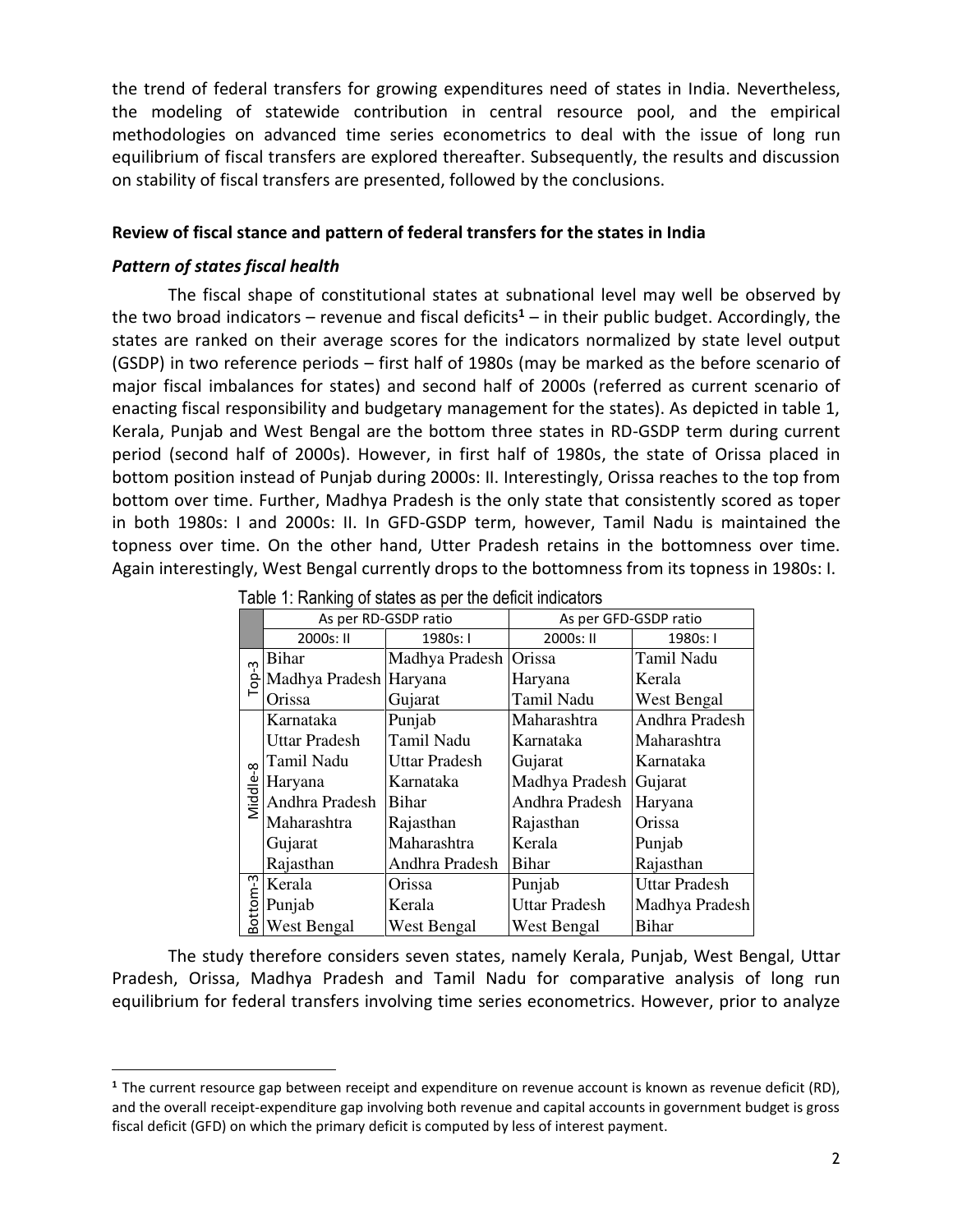the stability of resource transfers, we now quickly look into the observed pattern of federal transfers for selected states over the study period of 30 years from 1980-81 to 2009-10.

# *Pattern of federal transfers*

The centre-state resource transfers are characterized by statutory plus discretionary in nature, and the same are realized in three channels: Finance Commission recommendation for sharable central taxes as well as general purpose grants, Planning Commission grants for developmental plan expenditures and Central Ministerial grants for centrally sponsored schemes. Focusing on the positive analysis of distributional aspects of intergovernmental transfer patterns however highlight some political economy features of transfers such as the faulty design and implementation of a transfer system by the realm of political bargaining. The central ministries are often wished to influence the states outlays on selected items of expenditure using highly discretionary transfers, and also there are evidences that the Planning Commission transfers involve temporal variations (ref.). On the other hand, the working of statutory Finance Commissions towards the design of transfer system as well as the approach and methodology adopted by them has come in for criticism. Much of the policy discussions and research in this regard falls under the normative categorization as a remedy for horizontal imbalances, though there has been some analysis of equity outcomes that cuts across positive and normative concerns (ref.). We therefore review the observed trend of central transfers (DEVOL) to the selected states with their deficit situation and expenditure pattern over time. Notably, while devolution of central resources and revenue deficit of state are normalized by the state level output, a ratio of development (DEV) to non-development (NDEV) expenditures is considered mainly to recognize the statewide effectiveness for social and economic services.



Kerala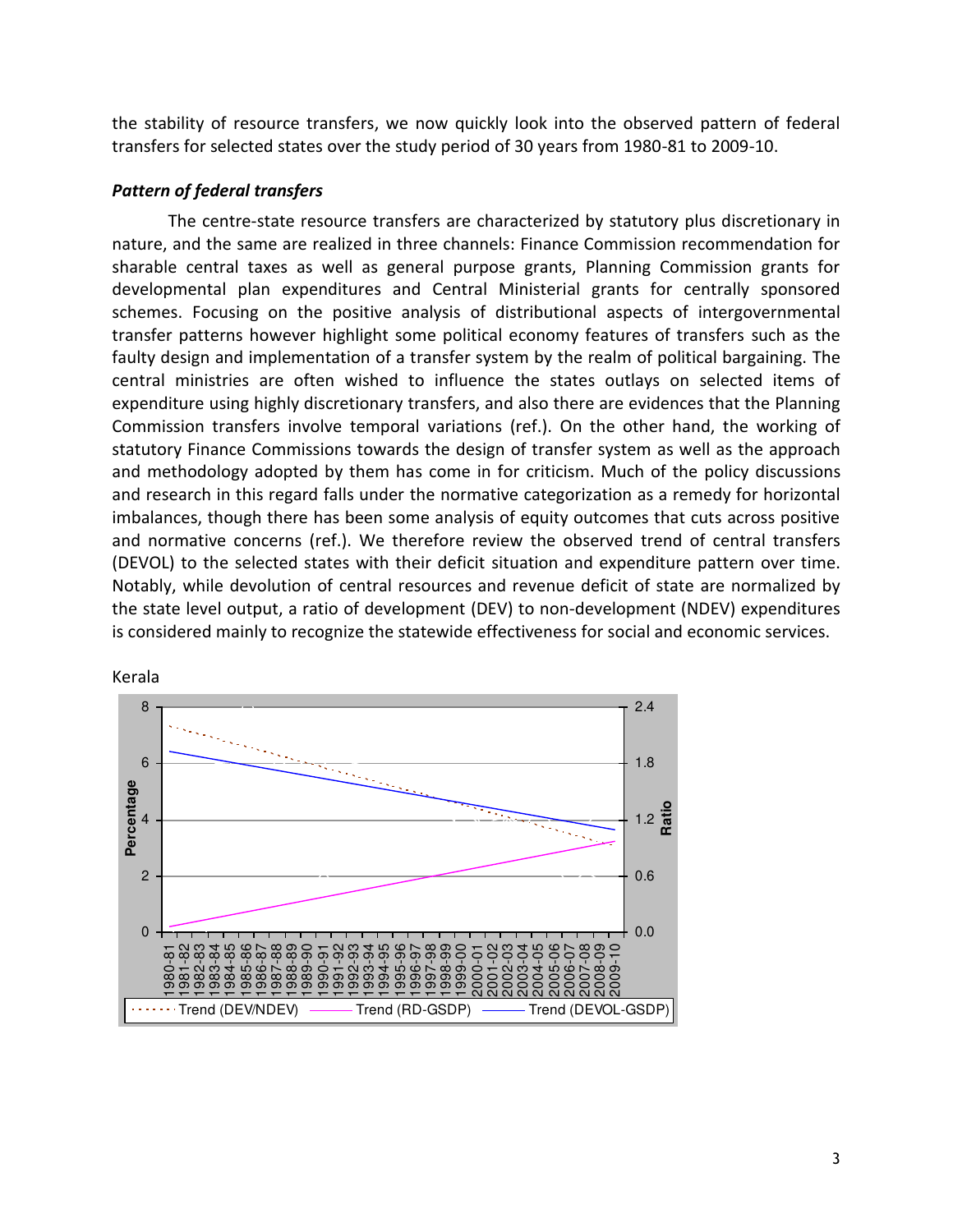



West Bengal



We found a falling trend of fiscal devolution except for Orissa and Uttar Pradesh over the period of last three decades. However, a serous fall in DEVOL-GSDP proportion is observed for Kerala, Punjab and Tamil Nadu, and West Bengal to some extent. Likewise, a serous level of RD-GSDP proportion is viewed in Kerala, Punjab and West Bengal, and that is varied between 3 to 5 percentage points. All other states experience it as almost below 2 percent level. In spite of that the studied states are nearly same in one respect which is essentially the ratio of development to non-development expenditures. Clearly, a fall in the DEV/NDEV ratio implies that the states are unable to maintain their spending on social and economic development.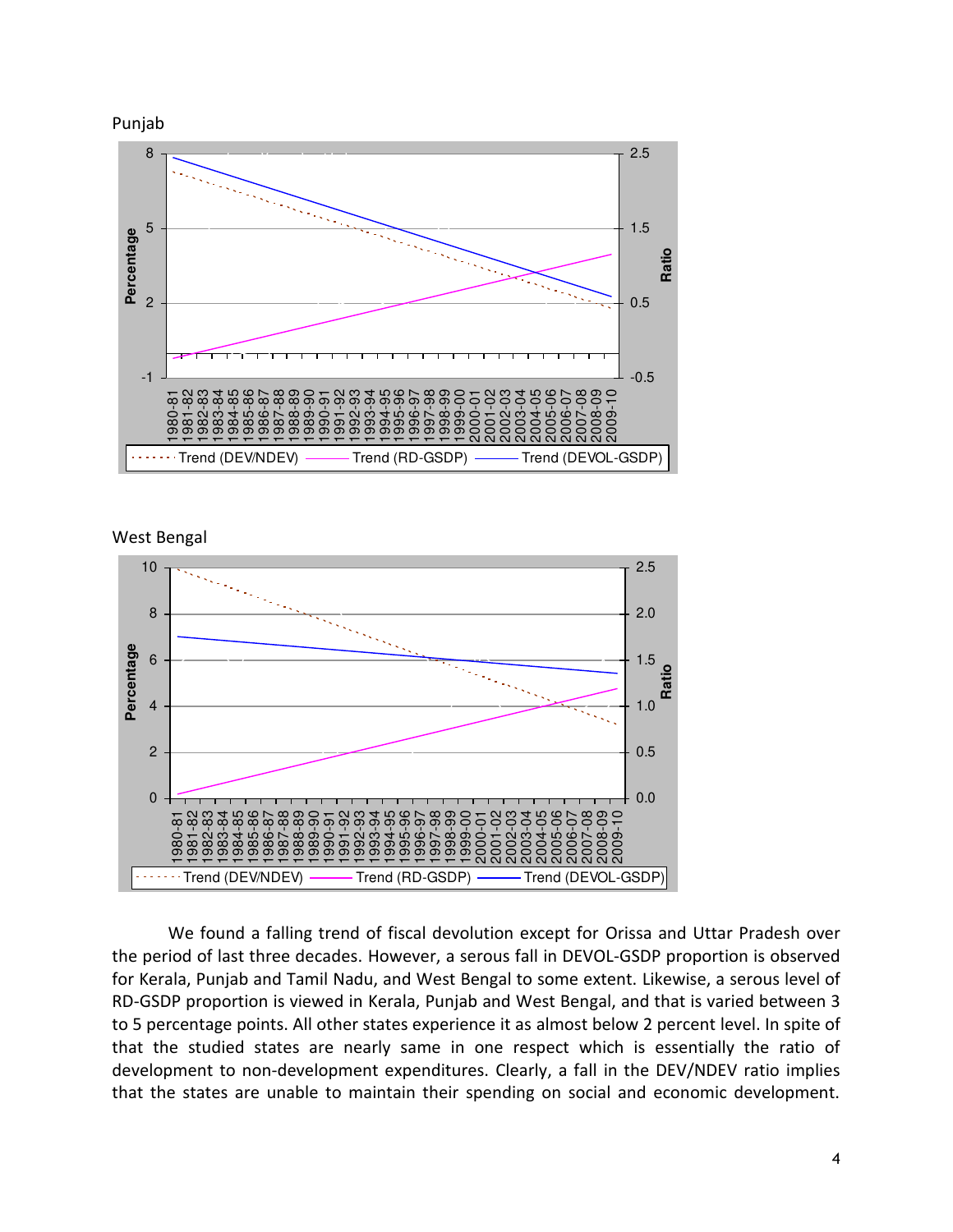Alternatively, it might suggest that the states in general at subnational level are incurred a relatively higher non-development expenditure committed for administrative services, pension and interest payment. It is therefore the more central devolution of resources that indeed help states for effective expenditure on the development purposes.



Orissa

Utter Pradesh

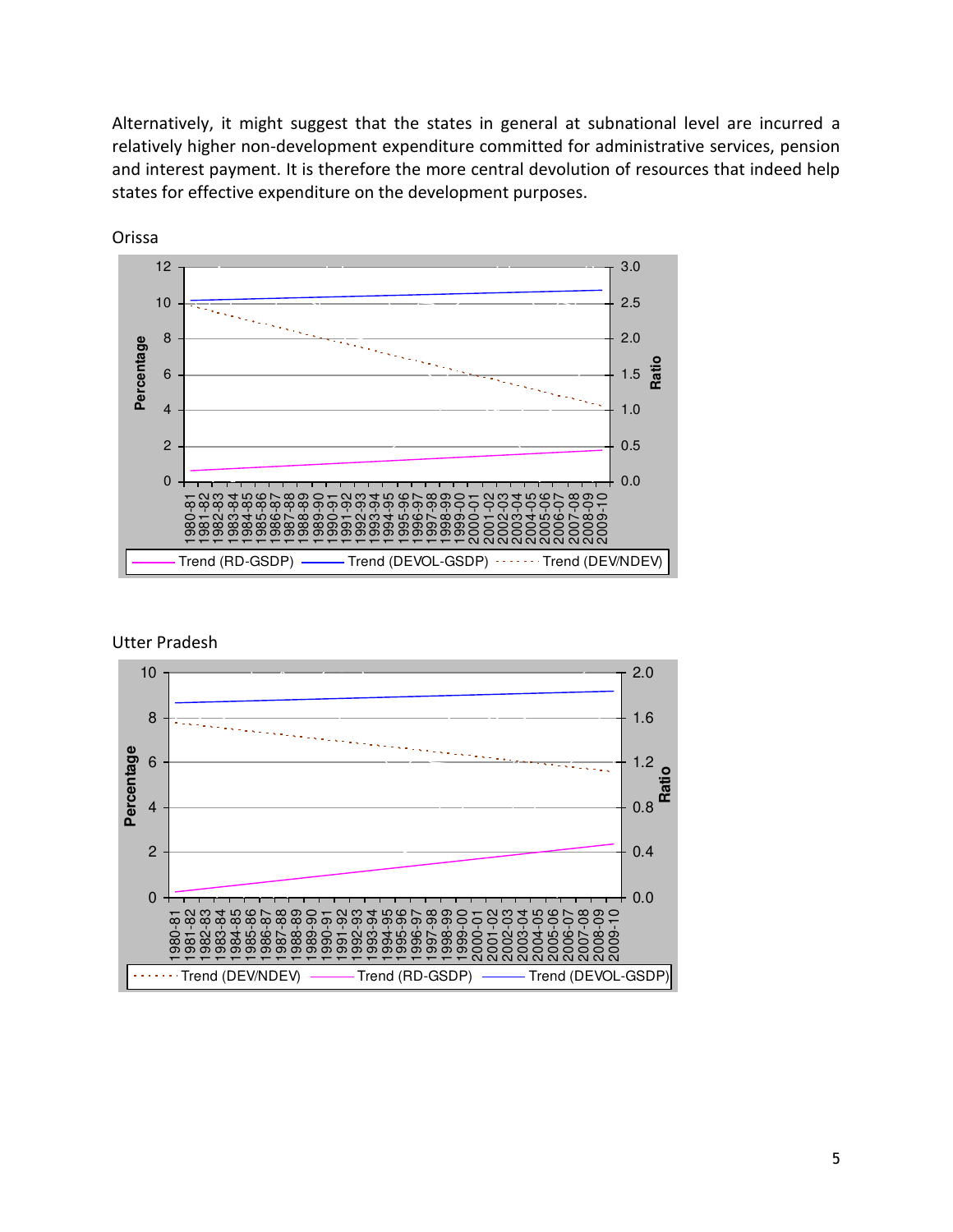Madhya Pradesh



Tamil Nadu



# **Estimate of state to centre resource transfers and test for the long run stability**

In a federal country like India, whatever the funds accumulated as tax revenue in central resource pool are essentially originated from the activities of its constitutional states. However, the information on state specific resource transfers to the centre is not publicly recorded. Our endeavor here is to offer an indirect estimation of such transfers reasonably. In this modeling,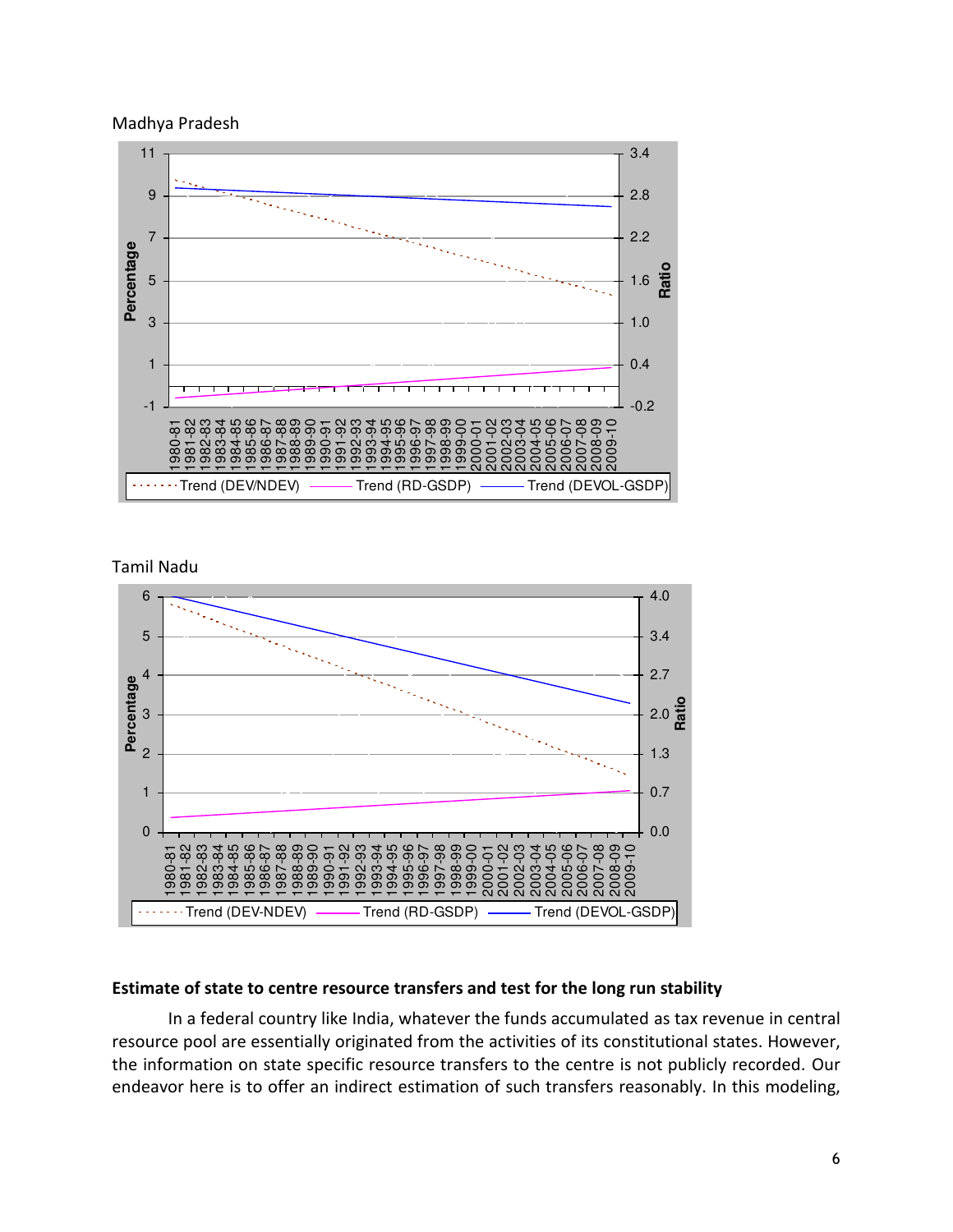we start from the basic principle that national income (output) is a sum total of states income (output). In standard practice, it implies: if the tax to GDP ratio is  $t^c$  , then  $t^c$  x GSDP gives the contribution by i<sup>th</sup> state to centre tax revenue in average term. Of course, the actual contribution will be different from this average value since the states are subject to unequal resource mobilization activities. Clearly, the state level relative performance should be taken as a weight  $(\mathsf{w}_i)$  to determine the actual contribution. In a priory sense, there may be two possible variables, namely per capita GSDP or state own tax effort that seem to be used for the weight. Even so, the state tax to GSDP ratio is deemed as the most suitable one since it involves both income generating activity as well as revenue accumulation capability of the state**<sup>2</sup>** .

……………………………

Clearly, if the devolution of resource from centre to state is  $R_i^c$ , then  $(R_i^c - R_i^s)$ i c  $(R_i^c - R_i^s)$  would be the net gain from federal transfers to i<sup>th</sup> state.

Now, the question arises whether there is any stability in the pattern of federal transfers? The long run stability of transfers in econometric sense is examined by the test of cointegration between  $R_i^c$  and  $R_i^s$  series. Our conclusion is that if  $R_i^c$  and  $R_i^s$  are cointegrated, there exists a long run equilibrium in the federal transfers system. In literature, however, the standard test involves in two-step procedures, and starts first by examining the unit root for

each individual series of  $R^c$  and  $R^s$ . Further, it is argued that the structural break in a series biases results toward non-rejection of null hypothesis of a unit root (Perron, 1989). Since, structural break in macroeconomic data is present in most of the countries including India (Uctum, et al., 2006; Hatekar and Dongre, 2005; Jha and Sharma, 2004; Raju, 2011; Wallack, 2003) the usual tests such as augmented version of Dickey-Fuller test for unit root and Engle-Granger test for cointegration seem to be misleading results. To deal with the problems, there are advanced approaches in econometric literate such as Zivot-Andrews test of unit root and Gregory-Hansen test of cointegration (Keho, 2010; Aslan and Taşdemir, 2009; Chang and Ho, 2002; Uctum, et al., 2006; Jha and Sharma, 2004; Raju, 2011). These test procedures are essentially the modified version of standard unit root test and cointegration test that can deal with the unknown structural break by introducing dummy variables for drift change and/or slope change. Zivot and Andrews (1992) propose a test procedure in which the candidate break point ( $\mu$ ) is treated as an outcome of the estimation procedure deigned for a series  $R_t$ , with the generalized specification**<sup>3</sup>** is:

 $\overline{a}$ <sup>2</sup> It is of course the fact that state taxes are relatively inelastic and less buoyant, we observed a very high correlation between state own tax revenue and GSDP as 0.983 in India.

<sup>&</sup>lt;sup>3</sup> The original version of Zivot-Andrews test involves thee models: A (only one dummy in the regression for drift shift), B (only one dummy in the regression for slope shift) and C (both drift shift and slope shift by two dummies in the regression). Nevertheless, the appropriate model may be based on the significance of dummy coefficient(s) in the regression. Here we start with the generalized form that is model C.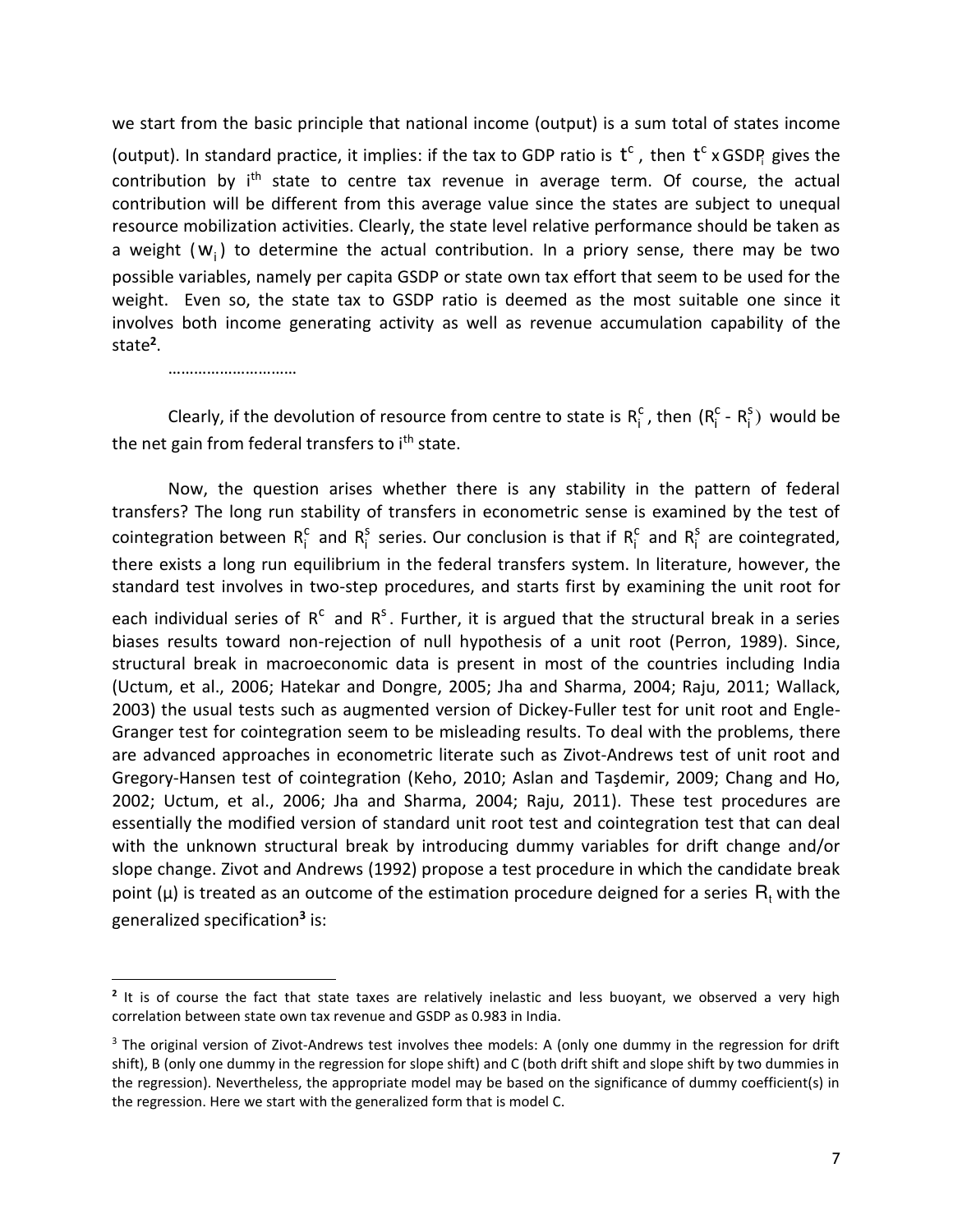$$
\Delta R_{t} = \gamma + \theta t + \beta_{1} D_{dt} + \beta_{2} D_{st} + \phi R_{t-1} + \sum_{m=1}^{p} \sigma_{i} \Delta R_{t-m} + e_{t}
$$
................. (1)

Here, D<sub>d</sub> and D<sub>s</sub> are respective dummy variables for drift and trend shifts. The possible values for dummy variables can be summarized as: drift dummy equals 1 if  $t > \mu$  and 0 otherwise; slope dummy equals  $t - \mu$  if 1 if  $t > \mu$  and 0 otherwise. The null hypothesis of unit root with structural break in the series is that  $\varphi = 1$ . Prior to estimate the above model specified in equation (1), there are two basic problems: determination of break date  $\mu$  and choice of lag length p. So as to determine the break point in the series, Zivot-Andrews applied a sequential ADF test for equation (1) over the range of sample excluding the two extreme points of the data to search each possible break point. That is to say  $\mu \in [2, T-1]$ , where t = 1, 2, 3 ... T. Therefore, by solving equation (1) for ADF test we get T-2 number of ADF statistics ( $\tau_{h}$ ,  $h \in [2, T - 1]$ ), which are of course biased towards Dickey-Fuller τ- distribution since the model specified in (1) differs from the original ADF model (Zivot and Andrews, 1992). We select the break date (μ) associated with the value t that reject null hypothesis of unit root strongly<sup>4</sup>. That is to say the break point ( $\mu$ ) = inf( $\hat{\tau}_h$ ). Once the break point is given, we follow general-to-specific criterion proposed by Perron (1989) for selection of lag length. That is, we set  $p_{max} = 6$  and keep reducing the lag until the null that the coefficients of last p lags are jointly significant towards the critical value of 1.60 for t/F statistic in absolute term. Finally, given the break date and lag choice, the Zivot-Andrews model in equation (1) to be estimated for unit root test of  $\hat{\varphi}$ . Notably, for the cointegration

analysis we have to run this test for both  $R^c$  and  $R^s$  series to find out whether they are integrated in the same order I(d). The Gregory and Hansen (1996a) version of cointegrating regression for R<sup>c</sup> and R<sup>s</sup> in general form of regime shift<sup>5</sup> may be specified as:

………………

 $\overline{a}$ 

In this model, D<sub>t</sub> is dummy variable, which takes value 1 if t > π and 0 otherwise. That is,  $a_1$  and  $b_1$  are the respective coefficients for drift and slope before break point (π), and  $a_2$  and  $b_2$ are the corresponding changes after the break. We now estimate the cointegrating equation (2) by OLS for each possible break point in grid search procedure with the central seventy percent observations (Gregory and Hansen, 1996b: 557). That is to say  $\pi \in [0.157, 0.85T]$  and we have to run regressions, which in number are the nearest integer of value  $[T - 0.3T]$ . Clearly, it provides the  $\hat{\omega}_t^{\pi}$ series for each possible π. Finally, the standard residual-based ADF test is applied for each  $\hat{\omega}_{t}$  series as follows:

<sup>&</sup>lt;sup>4</sup> We reject the H<sub>0</sub>: unit root, if τ $\hat{\tau}$  is less than the critical value from the asymptotic distribution reproduced by Zivot and Andrews (1992).

<sup>&</sup>lt;sup>5</sup> Like Zivot-Andrews test, the original version of Gregory-Hansen test involves also thee models: 2 (level shift), 3 (level shift with trend) and 3 (regime shift). All the models are modified from the original cointegration model 1, developed by Engle and Granger (1987).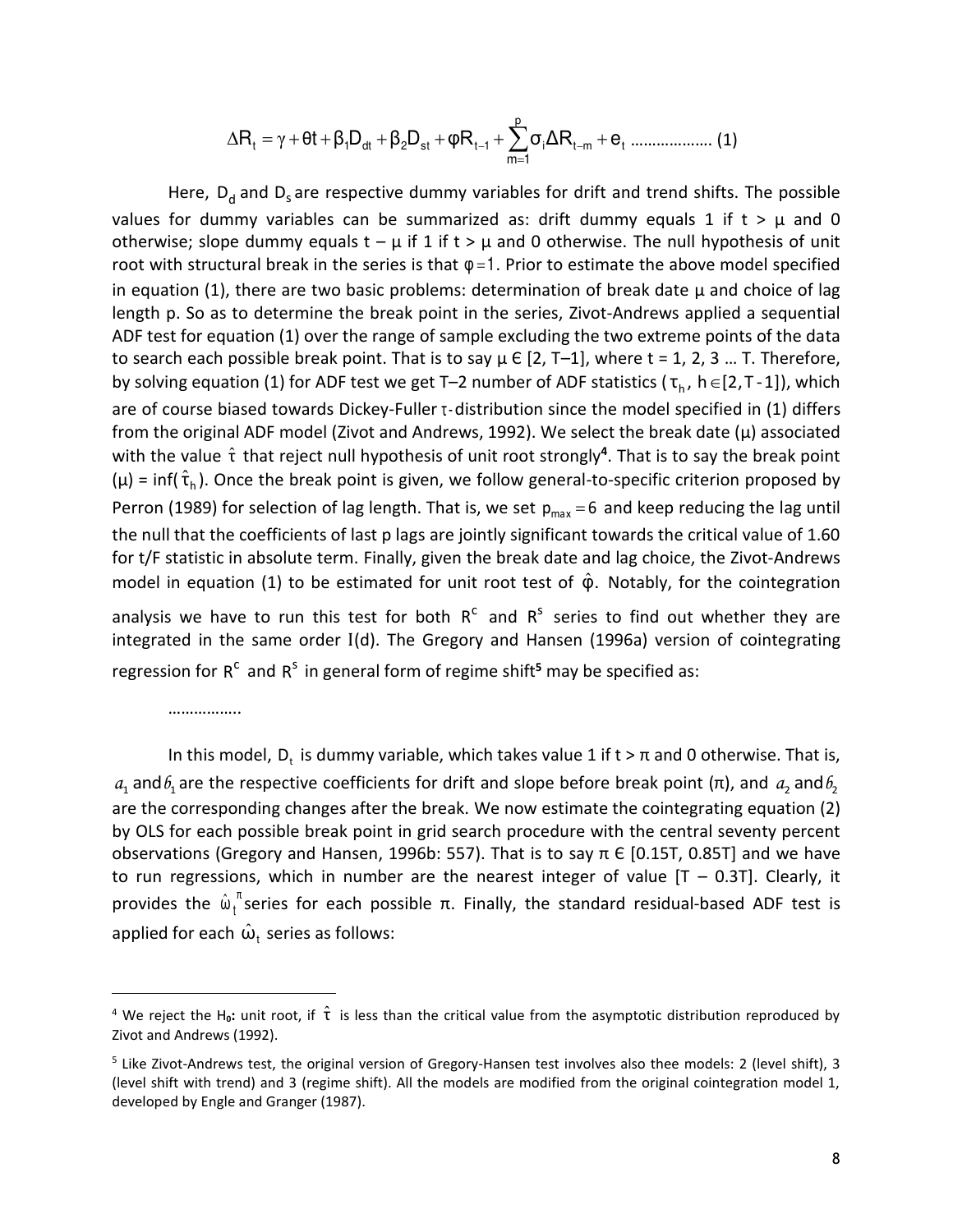Here the null of no cointegration is tested using the asymptotic critical values provided by Gregory and Hansen (1996a) for date-dependent ADF statistic  $[ADF^* = inf ADF/\pi]$ , where the break point is associated too].

#### **Results and discussion on stability of federal financial transfers**

The stability of federal transfers system in long run to be achieved if both the forms of transfers, that is to say central devolution (centre to state) and state contribution (state to centre) are stationary and cointegrated. Prior to analyze this issue, we offer a comparative picture of the states with net gain/loss from federal transfers over time. Table 2 portrays the arrangement of states from looser to gainer for federal transfers in net basis (central devolution – state contribution). Further, the net transfer deems to be normalized either on output or on population at state level to arrive in the standard comparative analysis sine the states are essentially diverse in size. States are ranked on their average value of net transfer in two reference times: entire study period, that is 1980-81 to 2009-10, and current period covering last five years from 2005-06 to 2009-10. Interestingly, there is hardly any perceptible change for a state in the order of ranking between two reference times. Of course, there is a change in the ranking between per capita and GSDP terms of net transfer. Nevertheless, all the special category states are net gainer from federal transfers, except for newly established state of Uttaranchal. In contrast, all the general category states are net looser, with the exception of Bihar and currently Orissa. There is indeed no signal in the fiscal devolution patterns toward financially unhealthy general category states observed earlier in table 1, such as Kerala, Punjab and West Bengal<sup>6</sup>. Albeit, the central resource pools are constantly welled-off by their resource mobilizations, the financial devolution patterns are failed to address any corrective measures in favor of these fiscally unhealthy states.

| Net transfer normalized by GSDP |                    | Net transfer normalized by population |                    |
|---------------------------------|--------------------|---------------------------------------|--------------------|
| 1980-81 to 2009-10              | 2005-06 to 2009-10 | 1980-81 to 2009-10                    | 2005-06 to 2009-10 |
| Karnataka                       | Karnataka          | Goa                                   | Goa                |
| <b>Tamil Nadu</b>               | Tamil Nadu         | Haryana                               | Haryana            |
| Haryana                         | Haryana            | Maharashtra                           | Tamil Nadu         |
| Maharashtra                     | Goa                | Tamil Nadu                            | Karnataka          |
| Gujarat                         | <b>Kerala</b>      | Karnataka                             | Maharashtra        |
| <b>Kerala</b>                   | Punjab             | Punjab                                | Punjab             |
| Punjab                          | Andhra Pradesh     | <b>Kerala</b>                         | <b>Kerala</b>      |
| Andhra Pradesh                  | Maharashtra        | Gujarat                               | Gujarat            |
| Goa                             | Gujarat            | Andhra Pradesh                        | Andhra Pradesh     |
| Chattisgarh                     | Rajasthan          | Chattisgarh                           | Rajasthan          |
| Madhya Pradesh                  | Chattisgarh        | Rajasthan                             | Chattisgarh        |
| <b>West Bengal</b>              | Madhya Pradesh     | Madhya Pradesh                        | <b>West Bengal</b> |

 $\overline{a}$ 

**<sup>6</sup>** The fact is as well true if we choose an alternative weight, namely per capita GSDP instead of tax to GSDP ratio. Ranking of the states as per net transfer with per capital GSDP weight is reported in appendix. As may be seen in table 2A, apart from the special category states excluding Uttaranchal, there are five general category states, namely Bihar, Jharkhand, Madhya Pradesh, Orissa and Utter Pradesh gained from the federal transfers.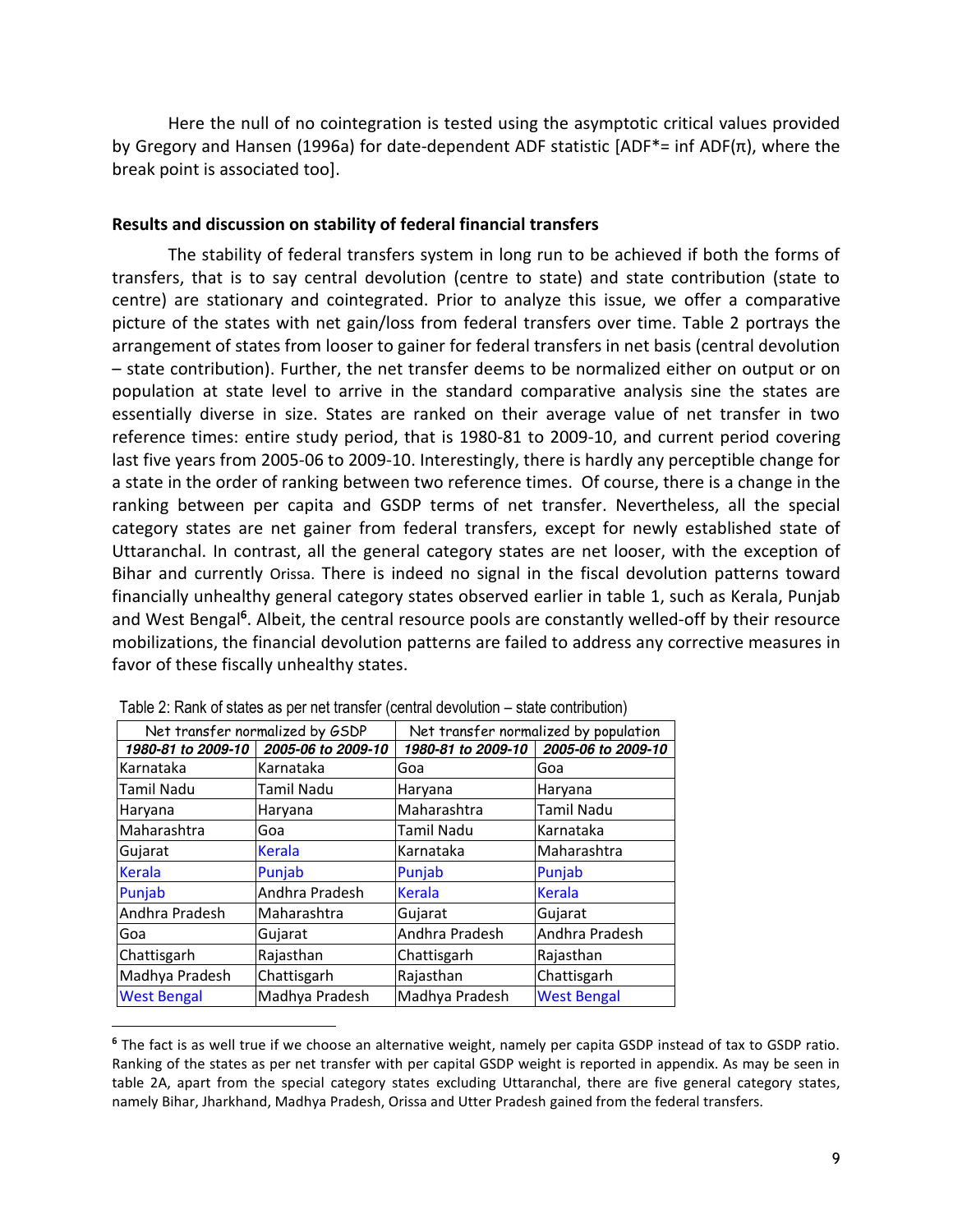| Rajasthan            | <b>West Bengal</b>                    | <b>West Bengal</b>   | Madhya Pradesh       |
|----------------------|---------------------------------------|----------------------|----------------------|
| <b>Uttar Pradesh</b> | <b>Uttar Pradesh</b>                  | Uttaranchal*         | Uttaranchal*         |
| Jharkhand            | Jharkhand                             | Jharkhand            | <b>Uttar Pradesh</b> |
| Uttaranchal*         | Uttaranchal*                          | <b>Uttar Pradesh</b> | Jharkhand            |
| Orissa               | Orissa                                | Orissa               | Orissa               |
| Assam*               | Himachal Pradesh*                     | Bihar                | <b>Bihar</b>         |
| <b>Bihar</b>         | Assam*                                | Assam*               | Assam*               |
| Himachal Pradesh*    | <b>Bihar</b>                          | Himachal Pradesh*    | Himachal Pradesh*    |
| Meghalaya*           | Meghalaya*                            | Meghalaya*           | Jammu & Kashmir*     |
| Jammu & Kashmir*     | Jammu & Kashmir*                      | Jammu & Kashmir*     | Meghalaya*           |
| Tripura*             | Tripura*                              | Tripura*             | Tripura*             |
| Manipur*             | Sikkim*                               | Manipur*             | Nagaland*            |
| Sikkim*              | Nagaland*                             | Nagaland*            | Manipur*             |
| Nagaland*            | Manipur*                              | Sikkim <sup>*</sup>  | Sikkim*              |
|                      | Arunachal Pradesh* Arunachal Pradesh* | Arunachal Pradesh*   | Mizoram*             |
| Mizoram*             | Mizoram*                              | Mizoram*             | Arunachal Pradesh*   |

\*Special category states; Shaded states are net gainers from the federal transfers.

Results on cointegration are under progress …

# **Conclusions**

To be added ...

#### **References**

- Aslan, M. and M. Taşdemir (2009): Is Fiscal Synchronization Hypothesis Relevant for Turkey Evidence from Cointegration and Causality Tests with Endogenous Structural Breaks. *Journal of Money, Investment and Banking* 12: 14-25.
- Chang, T. and Y.H. Ho (2002): A Note on Testing "Tax-and-Spend, Spend-and-Tax or Fiscal Synchronization": The Case of China. *Journal of Economic Development* 27(1): 151-160.
- Gregory, A.W. and B.E. Hansen (1996a): Residual-based tests for cointegration in models with regime shifts, *Journal of Econometrics* 70: 99-126.
- Gregory, A.W. and B.E. Hansen (1996b): Tests for Cointegration in Models with Regime and Trend Shifts (Practitioners Corner), *Oxford Bulletin of Economics and Statistics* 58(3): 555-560.
- Hatekar, N and A. Dongre (2005): Structural Breaks in India's Growth Revisiting the Debate with a Longer Perspective, *Economic and Political Weekly* 40(14): 1432- 1435.
- Jha , R. and A. Sharma (2004): Structural Breaks, Unit Roots, and Cointegration: A Further Test of the Sustainability of the Indian Fiscal Deficit. *Public Finance Review* 32(2): 196-219.
- Kurian, N.J. (1999): State Government Finances: A Survey of Recent Trends, *Economic and Political Weekly* May 8: 1115- 1125.
- Perron, P. (1989): The Great Crash, the Oil Price Shock, and the Unit Root Hypothesis, *Econometrica* 57(6): 1361-1401.
- Quintos, C.E. (1995): Sustainability of the deficit process with structural shifts, *Journal of Business & Economic Statistics* 13: 409-417.
- Uctum, M., T. Thurston and R. Uctum (2006): Public Debt, the Unit Root Hypothesis and Structural Breaks: A Multi-Country Analysis. *Economica* 73: 129-156.